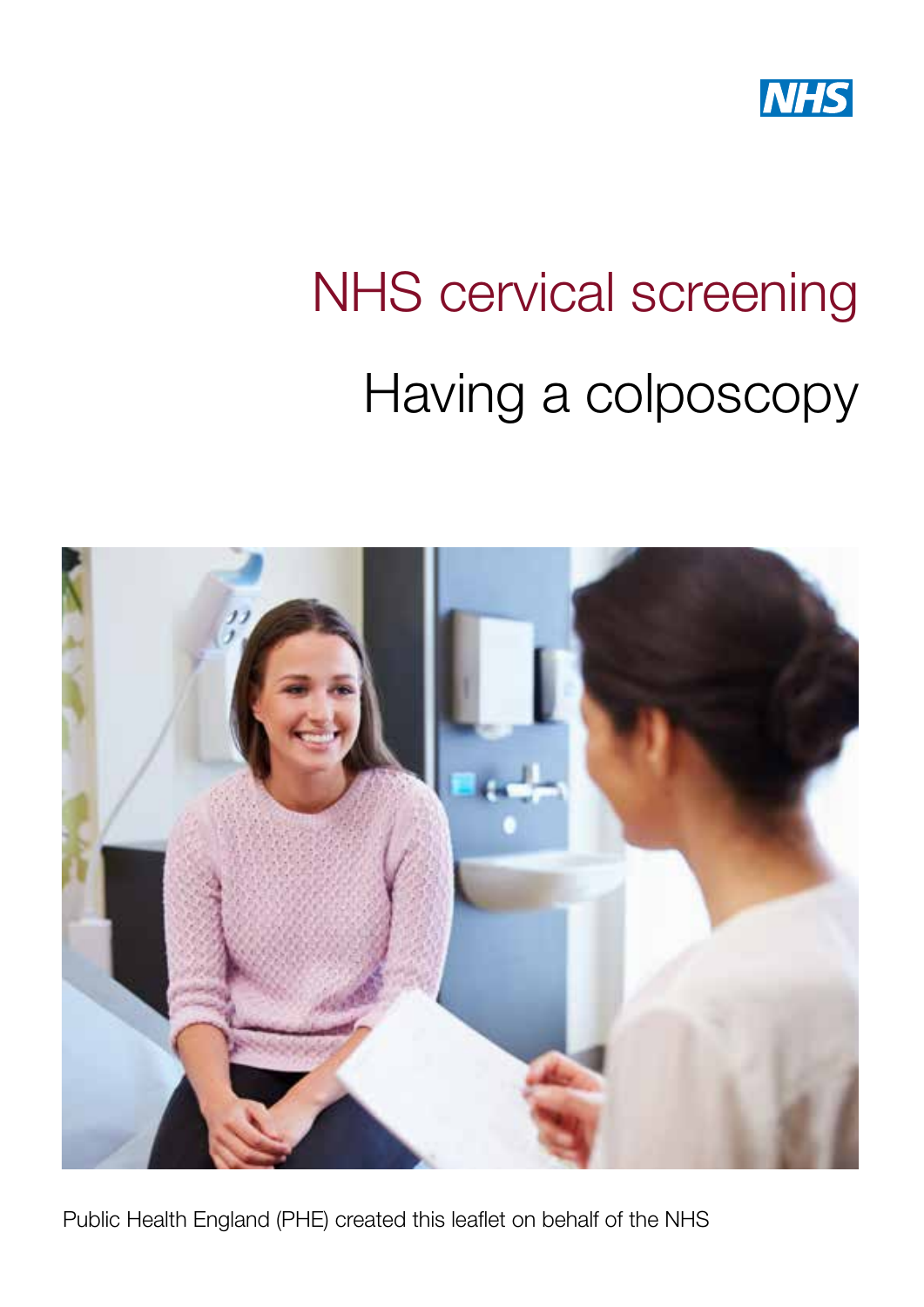# Why you need a colposcopy

We have invited you to have a colposcopy because of the result of your cervical screening test (previously called a 'smear test'). This is usually for one of 4 reasons, which are:

- we found some abnormal cells in your cervix and an infection with human papillomavirus (HPV)
- you have an HPV infection which hasn't gone away
- you have had several screening tests where we were unable to give you a result (it is likely there is nothing wrong, but a colposcopy can find out for sure)
- the nurse or doctor who carried out your screening test thought your cervix did not look as healthy as it should

Most people who have a colposcopy do **not** have cervical cancer.

### The colposcopy examination

A colposcopy is an examination to check whether there are abnormal cells on your cervix, and if so, how serious they are. This is a follow-up to your cervical screening test. Colposcopy usually takes place in an outpatient hospital clinic.

A specialist will take a close look at your cervix using a magnifying lens with a light (a colposcope). They may take a small tissue sample (a biopsy) to check any areas of your cervix which look unusual. If the colposcopy confirms there are abnormal cells on your cervix, you may need to have them removed to help prevent cervical cancer.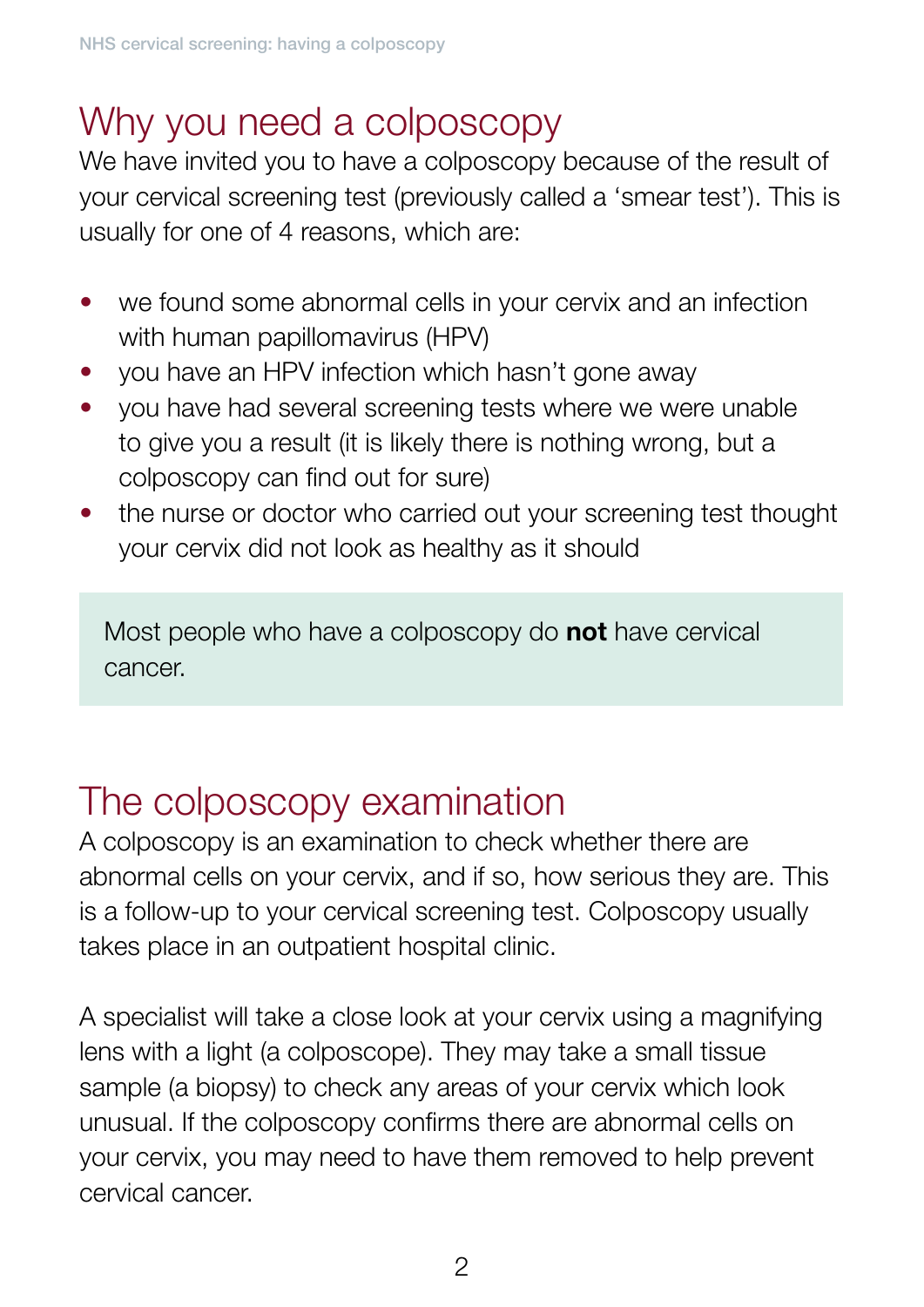# Having a colposcopy

#### Before your appointment

If you would like a female nurse or doctor to carry out your colposcopy, please call the clinic to request this when you receive your appointment.

If you think you might have your period on the day of your appointment, you may want to call the clinic to arrange a different appointment. But you can come for your appointment during your period if you want to.

To make it easier to look at your cervix during your colposcopy, please do not have sex or use vaginal medications, lubricants, or creams for at least 24 hours beforehand.

You should take a panty liner to your appointment as you may have a small amount of vaginal discharge after your colposcopy. If you have a small tissue sample taken (a biopsy), you may have some bleeding too.

You can bring a friend, partner or member of your family with you if you want.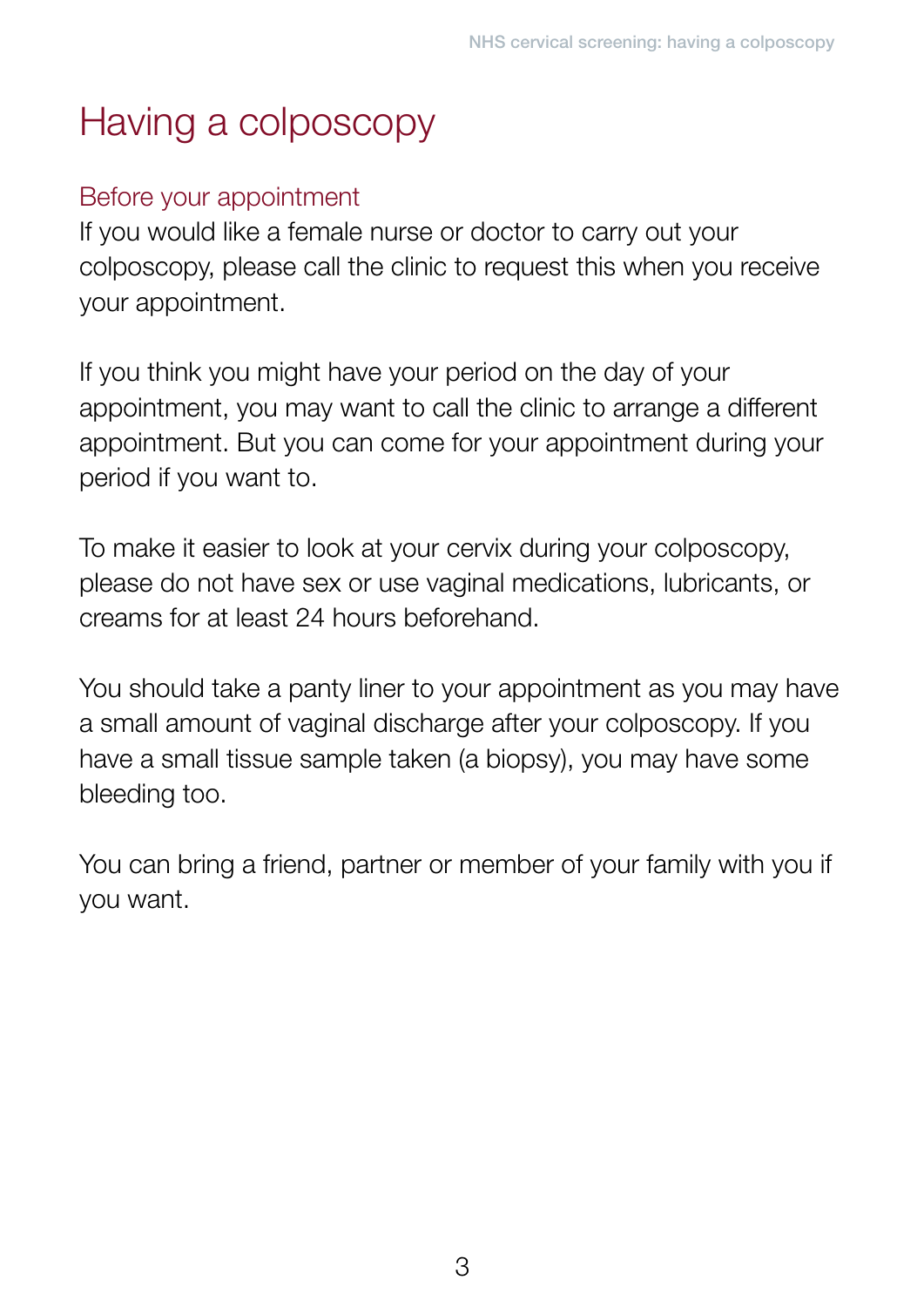#### At your appointment

You will need to undress from your waist down and lie down on a bed with your knees bent. You will be asked to place your legs onto some padded supports. You will have a paper sheet or towel to cover your stomach and hips. The examination takes about 10 to 20 minutes.

Just like at your screening test, the nurse or doctor will put a speculum into your vagina and open it gently. They will then use a colposcope to take a close look at your cervix. The colposcope does not go inside you, or even touch your skin. It stays about 30cm (12 inches) outside your vagina. The image of your cervix from the colposcope will sometimes be on a screen. This helps the nurse or doctor see your cervix more clearly.

They will dab different liquids onto your cervix. The liquids make any abnormal cells a different colour so that they can be seen more easily. If the nurse or doctor finds anything unusual they may take away a small tissue sample, a few millimetres across (a biopsy). The biopsy will then be checked in the laboratory.

The examination can feel uncomfortable and some people may feel some pain. If it feels painful, tell the nurse or doctor and they will try to make it more comfortable for you.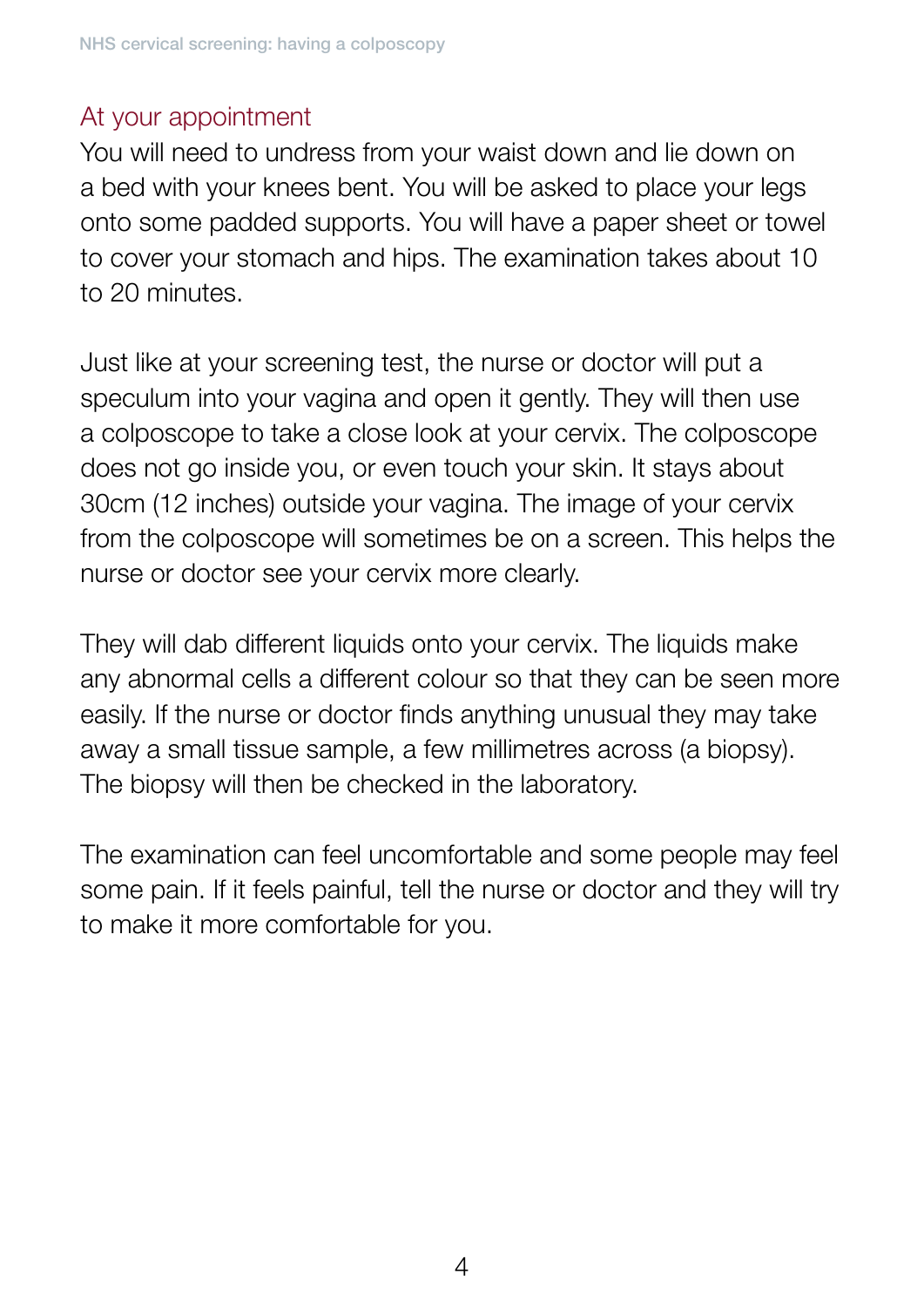

Having a colposcopy examination

#### After your appointment

Most people feel well enough to go about their day-to-day activities straight away, but some may need to go home and rest for a while. You may have some brownish discharge from your vagina from the liquids that were used during your colposcopy.

For the next few days, you may have some light bleeding from your vagina, especially if you have had a biopsy. This is normal and usually stops after 3 to 5 days. It's best to avoid sex, using tampons, and any vaginal medications, lubricants or creams until the bleeding stops.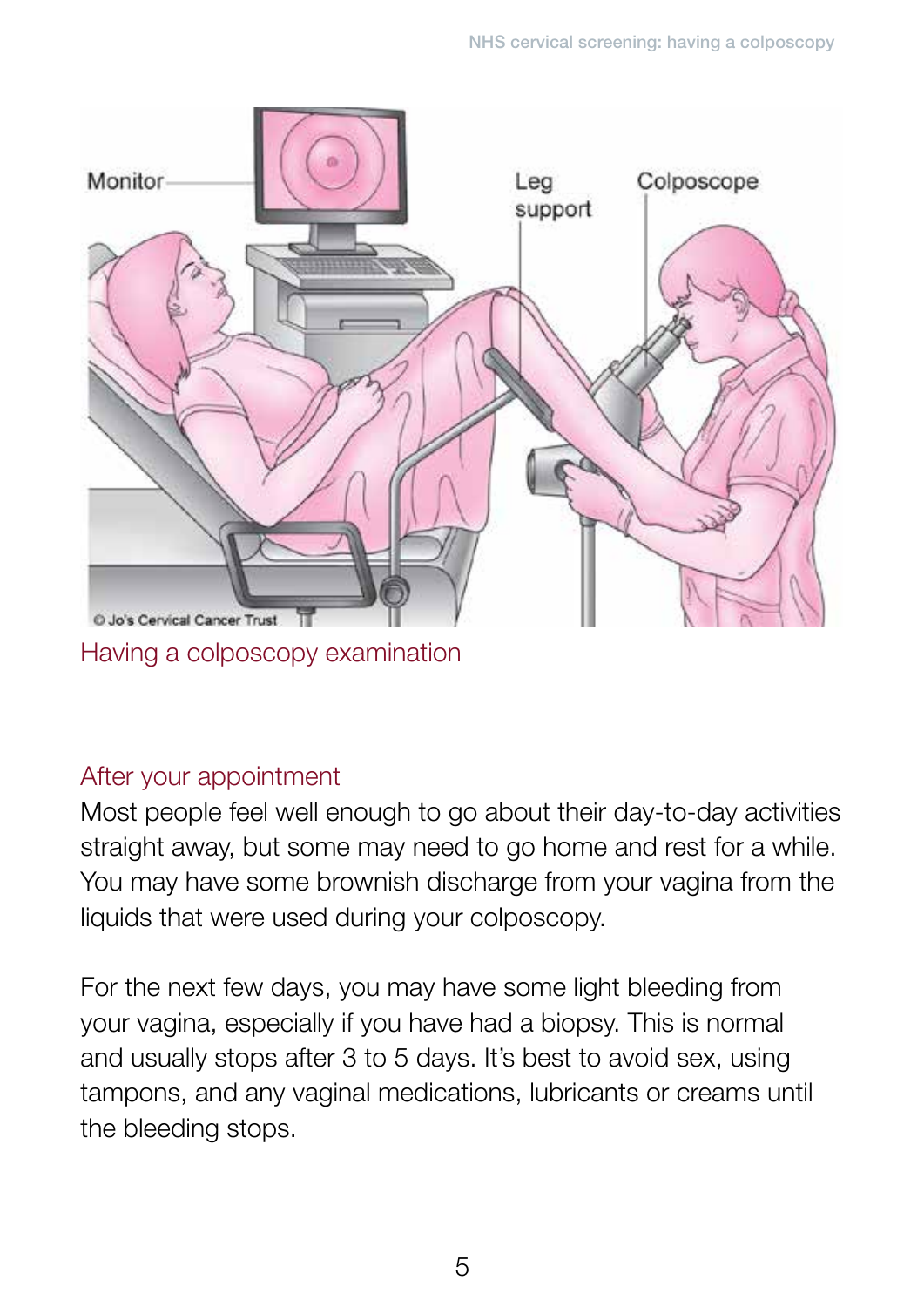### **Results**

The nurse or doctor may be able to tell you what they have found straight away. If you have had a biopsy taken, it will need to be checked in the laboratory. If this happens, you will get your results by post about 4 weeks later.

#### A normal result

About 4 in 10 people who have a colposcopy will have a normal result. If you have a normal colposcopy result, this means that your cervix looks healthy and you have low risk of developing cervical cancer before your next screening test.

You can have a normal colposcopy result even if you had an abnormal result in your cervical screening test.

#### Abnormal cells confirmed

About 6 in 10 people will have abnormal cells found at colposcopy. The medical term for abnormal cells is CIN ('cervical intraepithelial neoplasia'). CIN is not cancer, but it can sometimes go on to develop into cancer.

Your colposcopy and biopsy results will show if you need to have the abnormal cells removed or whether they can be left alone for now. This will depend on whether your CIN is 'low grade' or 'high grade' (see below).

#### CIN 1 ('low grade')

You are unlikely to develop cervical cancer. Often the abnormal cells will go away on their own when your immune system gets rid of the HPV. This happens in most cases. We will normally invite you for another cervical screening test in 12 months to check whether you still have HPV.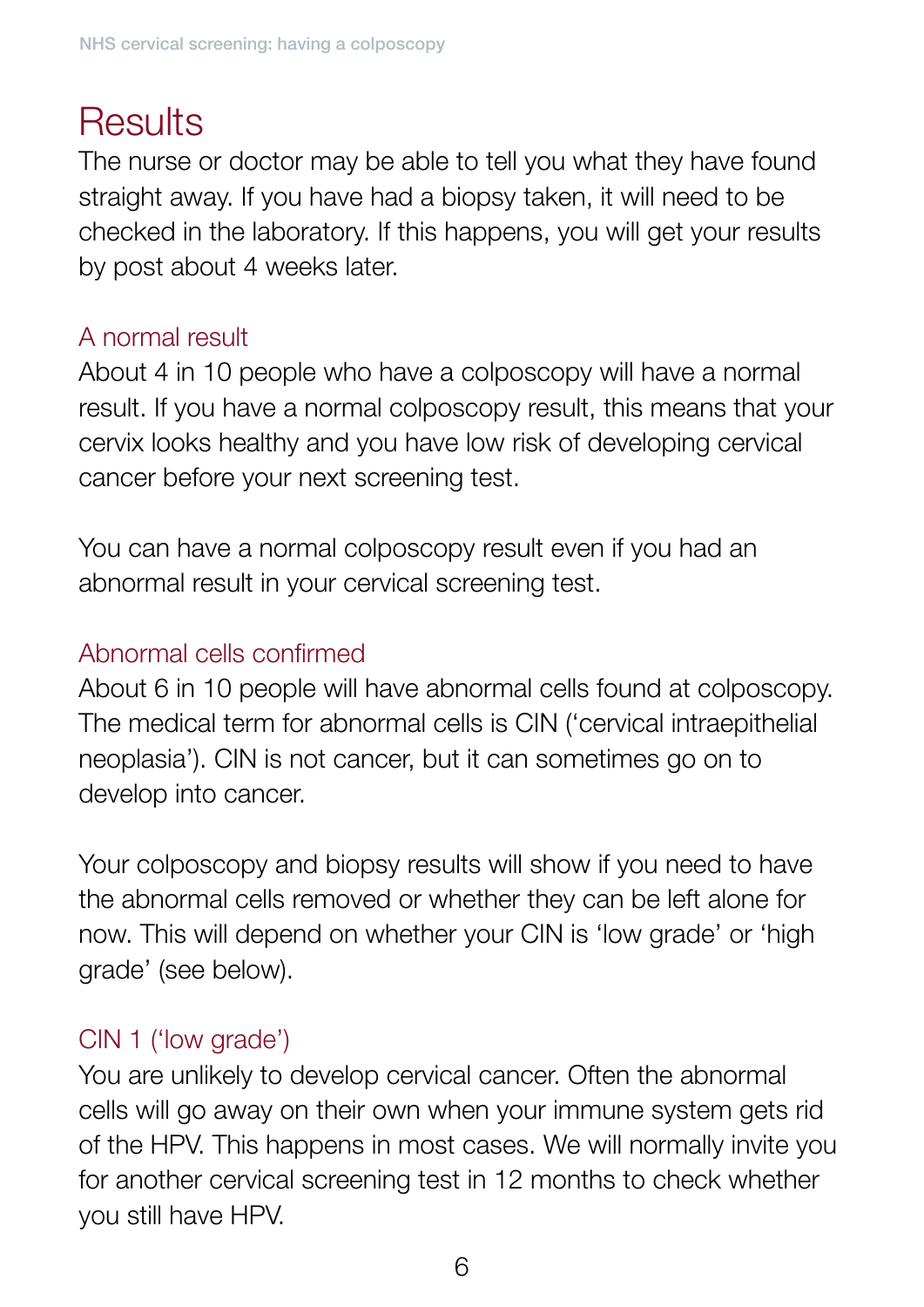#### CIN 2 or CIN 3 ('high grade')

You have a higher chance of developing cervical cancer than a woman with 'low grade' CIN. We will normally offer you treatment to remove the abnormal cells as this will lower your risk of developing cervical cancer.

#### Cervical cancer

Rarely, someone having a colposcopy will be found to have cervical cancer. If this happens to you, we will refer you for care and treatment from a team of specialists. Cancers diagnosed through screening are usually found at an earlier stage. People who have early stage cancers are more likely to survive than people with later stage cancers.

### Treatment to remove abnormal cells on the cervix

The usual treatment for high grade abnormal cells is to remove them, taking care not to damage the healthy parts of the cervix. The treatment most often used to remove abnormal cells is LLETZ ('large loop excision of the transformation zone'). You can find more information about this by searching for 'colposcopy treatment' on the NHS.UK website (www.nhs.uk).

People sometimes need to come back for another colposcopy to have treatment, but often it is possible to remove the abnormal cells during your first colposcopy.

If you need to come back for treatment this will also be in an outpatient clinic. We usually use a local anaesthetic for the treatment, so you will be awake but won't feel any pain.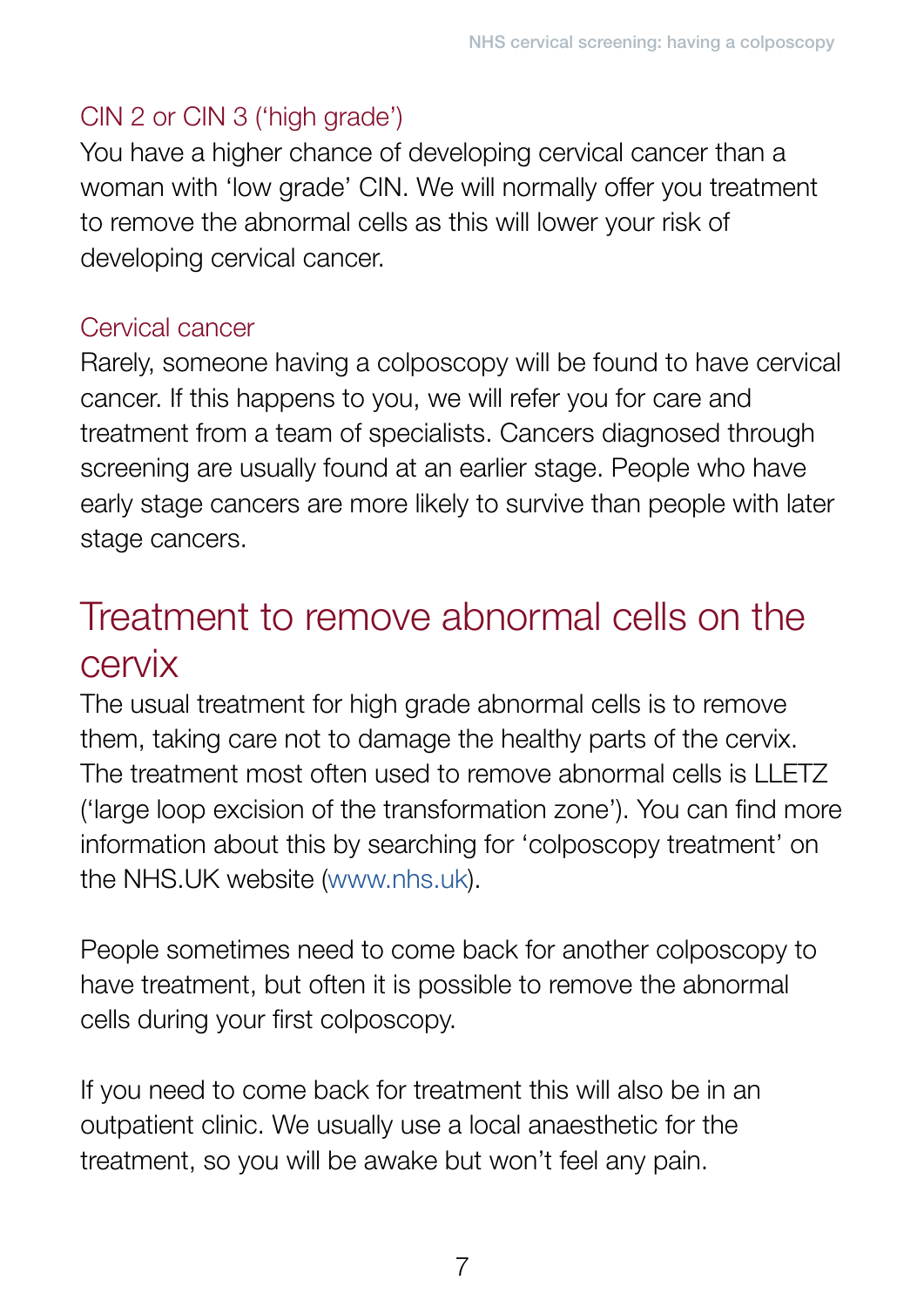After treatment we will invite you to have a cervical screening test sooner than usual to check that the treatment was successful.

If you are pregnant, we will be able to remove the abnormal cells after you give birth. You should talk to the nurse or doctor about when it is best for you to have this done.

### Risks of treatment

Although it is an effective way of preventing cervical cancer, treatment has some risks.

There is a risk of infection from having abnormal cells removed. Signs of infection that you need to see your GP about are:

- heavy bleeding
- bleeding that does not go away
- vaginal discharge that smells
- pain in your tummy that doesn't go away

Having abnormal cells removed may affect any future pregnancies you have. Women who get pregnant after having abnormal cells removed are not at increased risk of having their baby early if they undergo standard treatment. However if more cervical tissue needs to be removed, women are slightly more likely to have their baby 1 to 2 months early. This may affect around 16% of women (16 in 100) who have had this more extensive treatment and then have a baby.\*

\*Castanon, A and others (2014). Risk of preterm delivery with increasing depth of excision for cervical intraepithelial neoplasia in England: nested case-control study. British Medical Journal; 349: g6223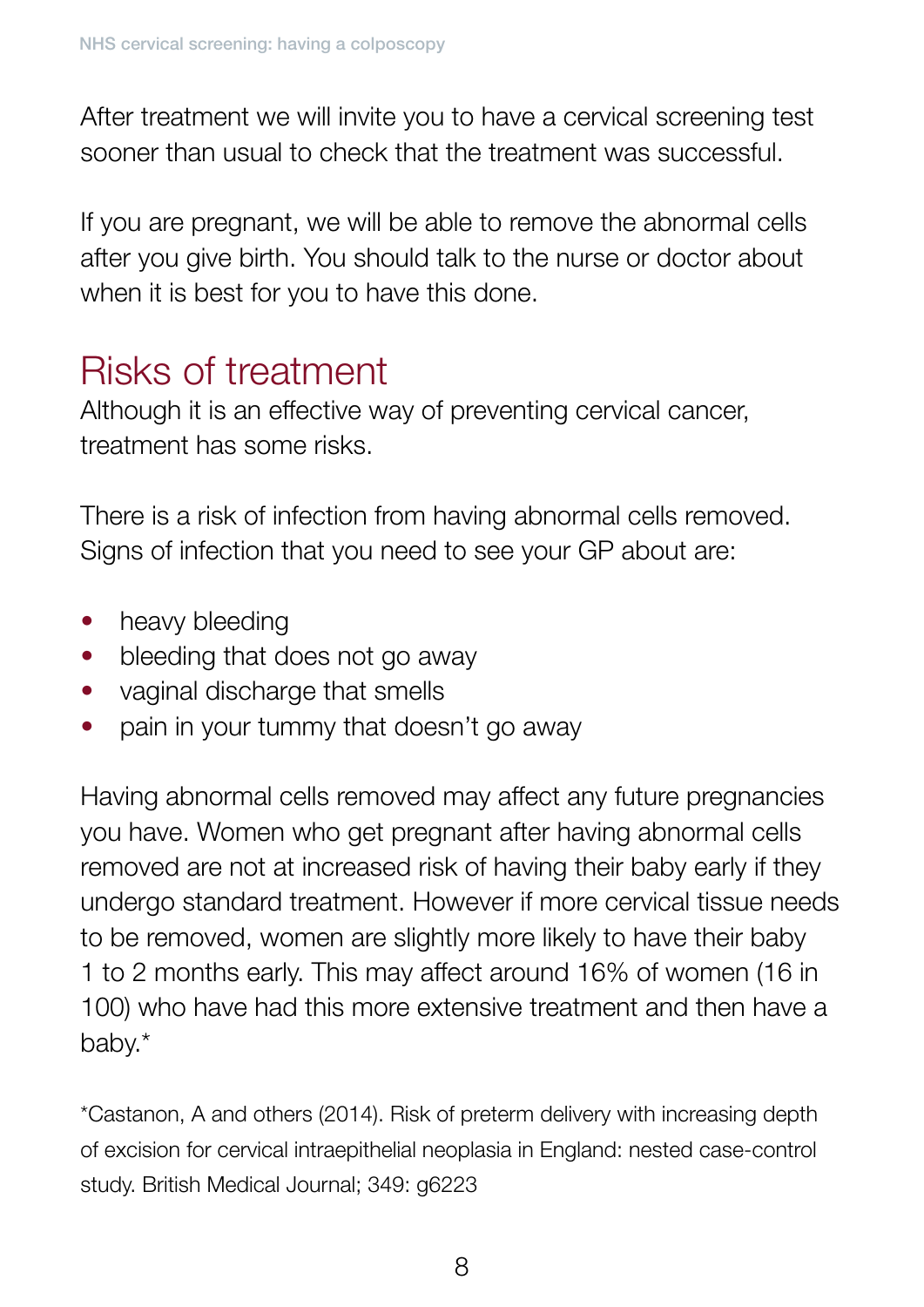Not everyone who has abnormal cells removed would have gone on to develop cervical cancer. We offer treatment to everyone with serious abnormal cells because it is not possible to tell who will and who will not develop cervical cancer.

### Symptoms of cervical cancer

Cancer can start to develop between your regular screening tests. It is important to look out for anything that is unusual for you, especially:

- bleeding between your periods, during or after sex, or after the menopause
- a change to vaginal discharge

If you have any of these changes, please see your GP as soon as possible.

Usually these symptoms will **not** mean you have cancer. But if you are found to have cancer, getting it diagnosed and treated early can mean you are more likely to survive.

# What happens to tissue samples after colposcopy

Your tissue samples will be kept by the laboratory for at least 10 years. Your colposcopy results may be seen by staff who work elsewhere in the health service, so that they can make sure the service is as good as possible and to improve the skills of specialist staff.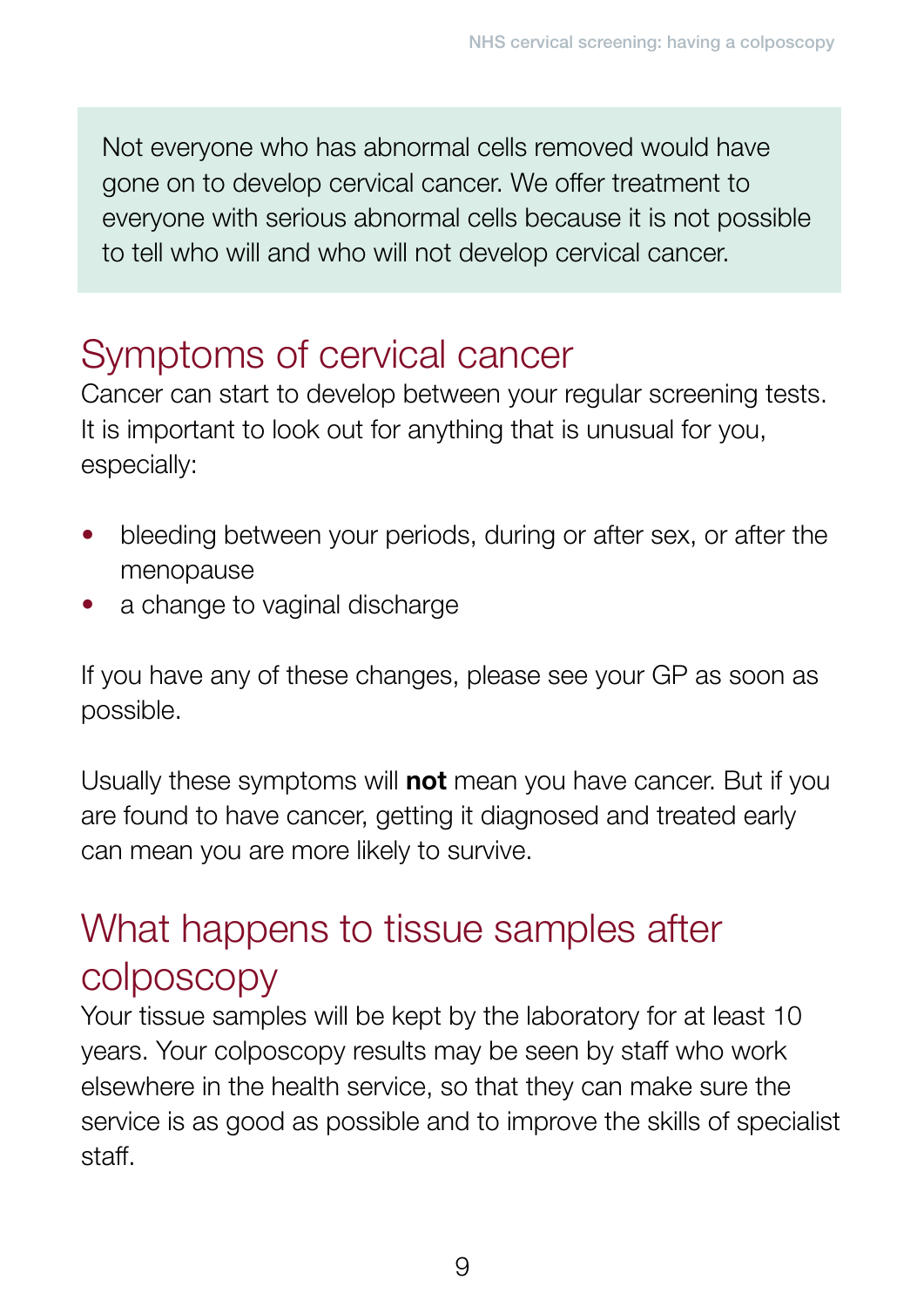# More information and support

For more information, you can:

- speak with your GP or practice nurse
- visit www.nhs.uk/cervical
- visit www.gov.uk and search for 'cervical screening'
- call the Jo's Cervical Cancer Trust helpline on 0800 802 8000

Find out how Public Health England and the NHS use and protect your screening information at: www.gov.uk/phe/screening-data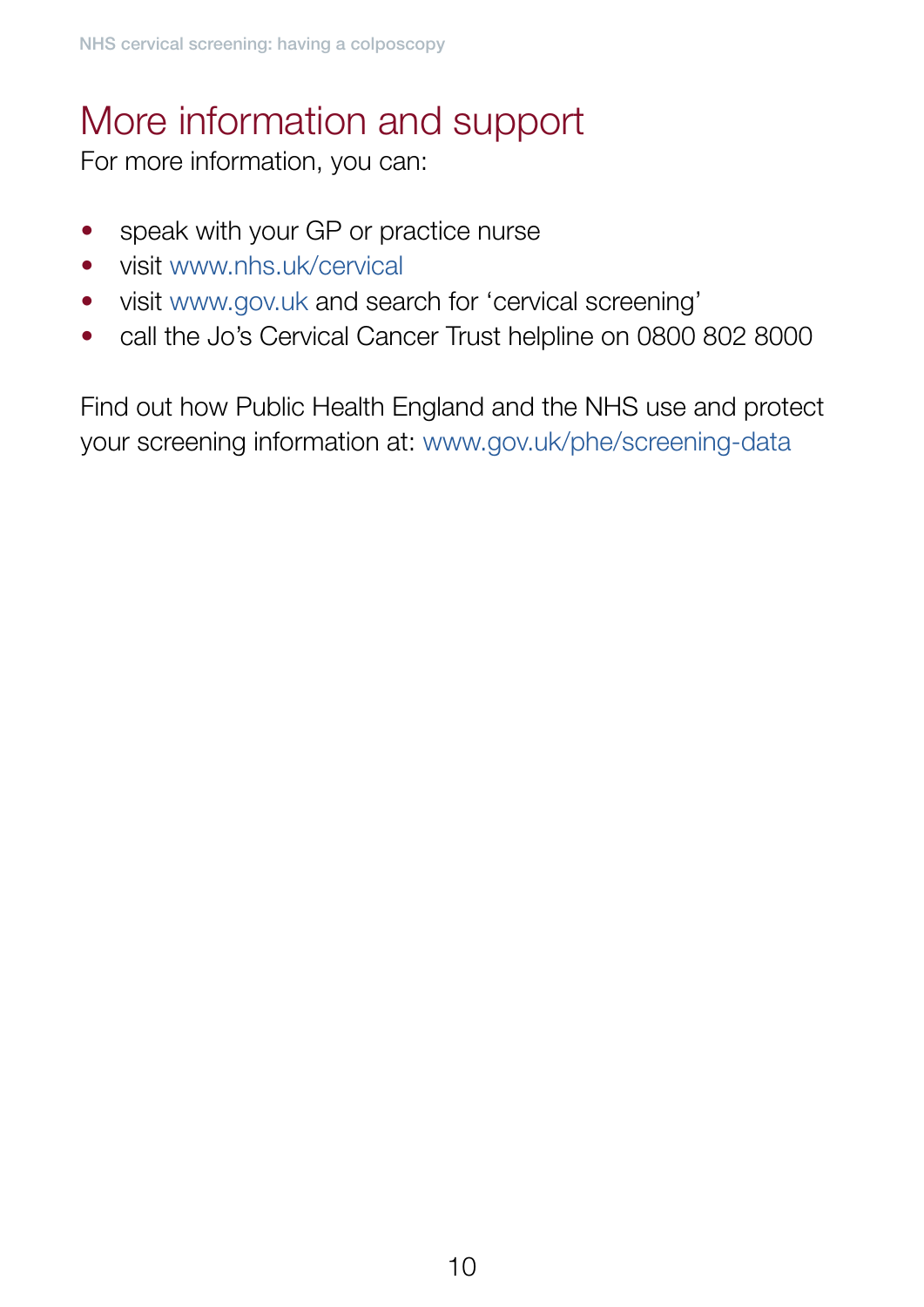NHS cervical screening: having a colposcopy